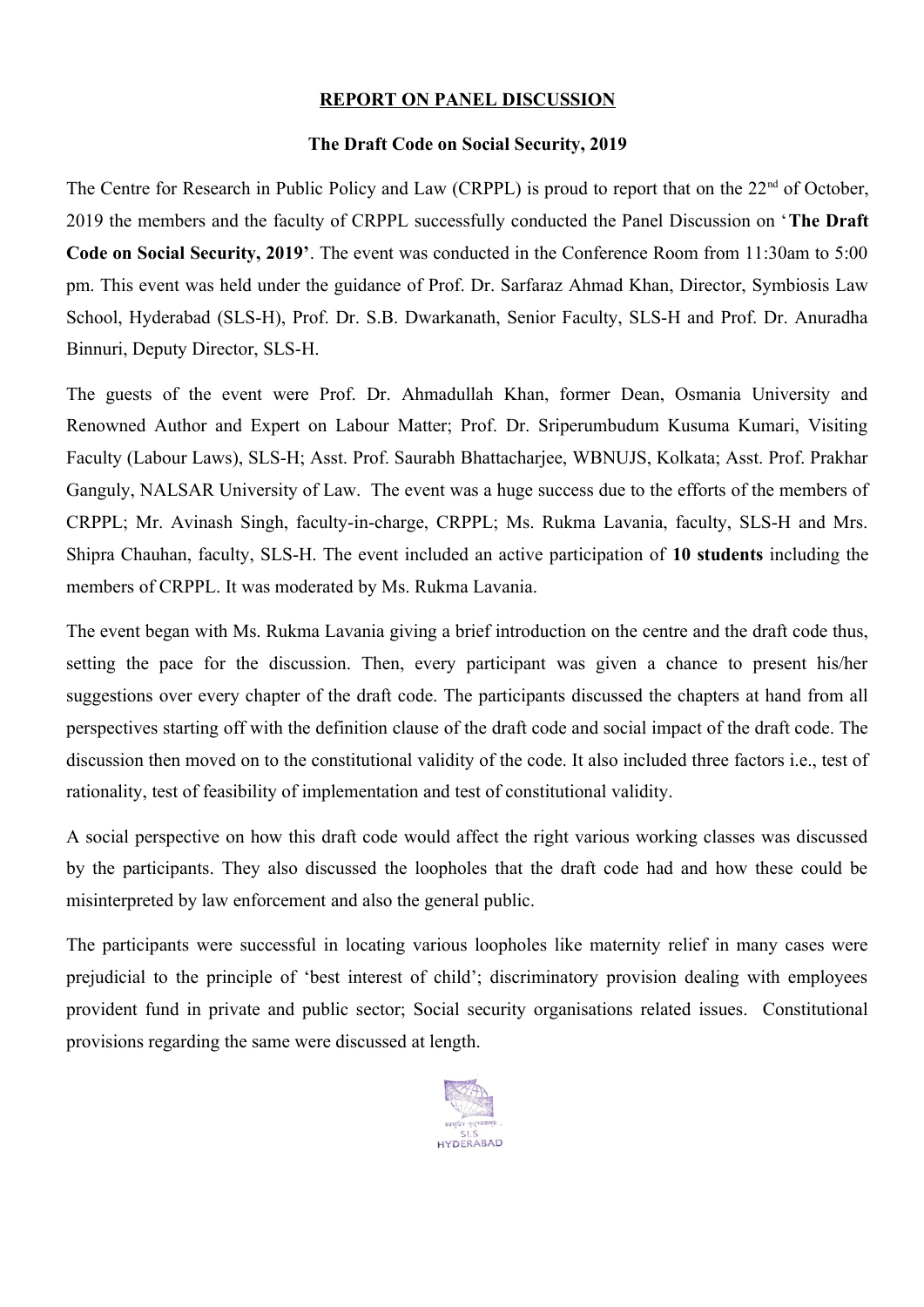Participants and panel were in consensus over the fact that there was an urgent need to send certain recommendations over the draft code in order to deal with those futilities. All chapters pertaining to the draft code were discussed in detail and the discussion ended with a closing remark by each and every panelist. The event was concluded on a strong note, fulfilling the objectives and agendas set for them by having a discussion that addressed all relevant issues pertaining to the draft code. As a result of this panel discussion, a report of recommendations on the draft code of social security was sent to the Ministry of Labour and Employment on  $25<sup>th</sup>$  of October, 2019.



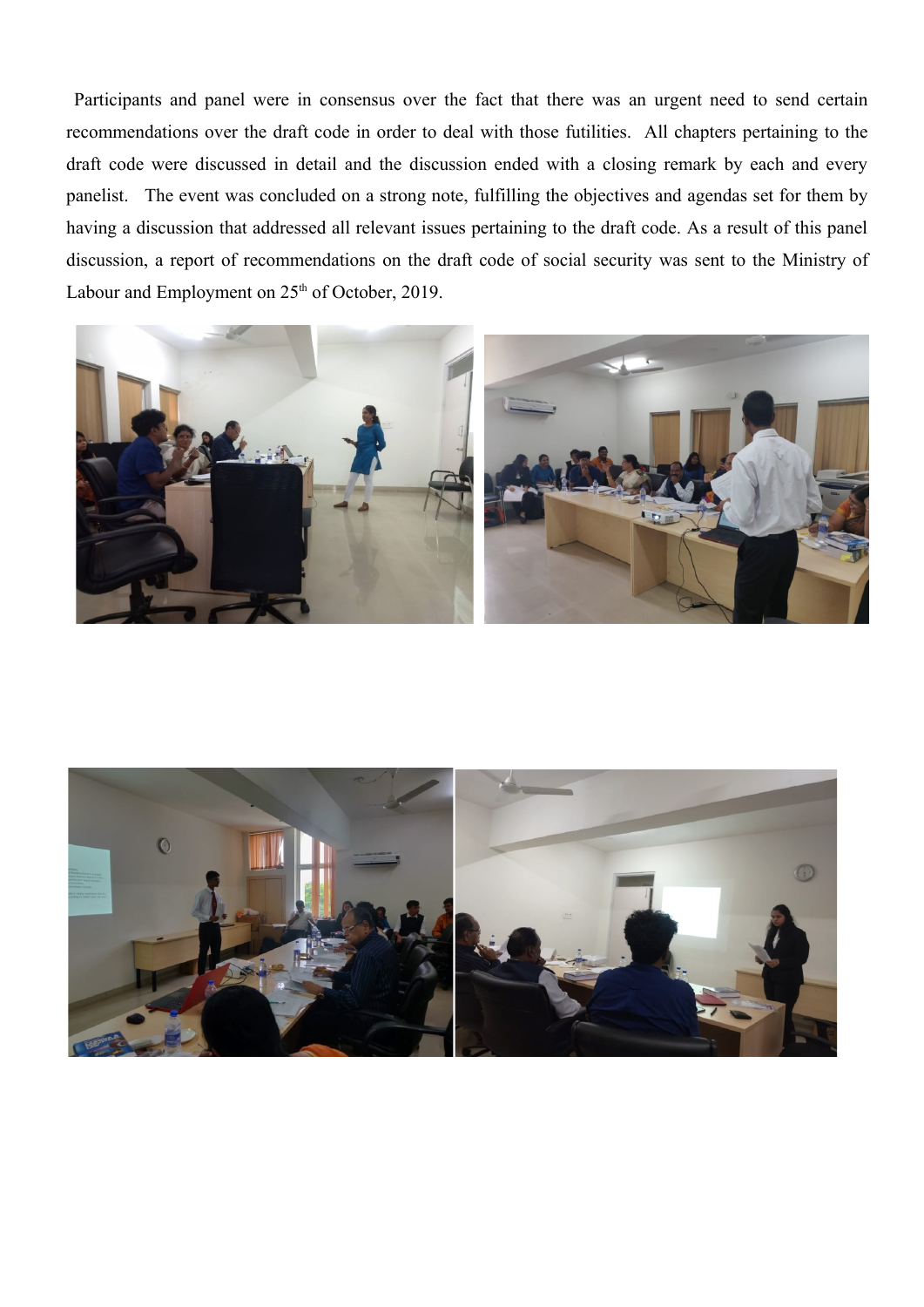





।।वसुधैव कुटुम्बकम्॥ **SLS HYDERABAD** 

Director SYMBIOSIS LAW SCHOOL Hyderabad - 509 217.